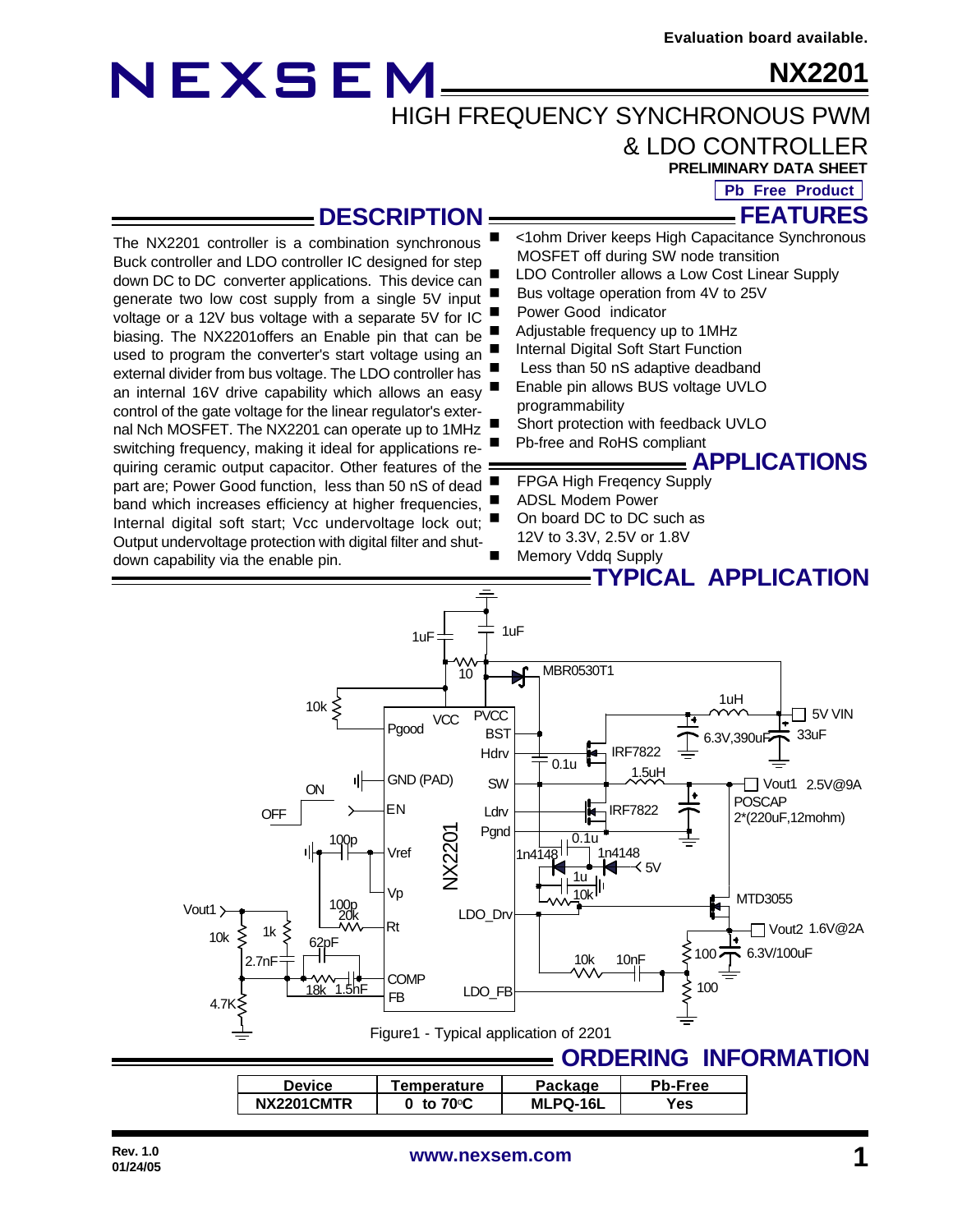# NEXSEM

#### **ABSOLUTE MAXIMUM RATINGS(NOTE1)**

| Operating Junction Temperature Range  -40°C to 125°C |  |
|------------------------------------------------------|--|

### **PACKAGE INFORMATION**



#### **ELECTRICAL SPECIFICATIONS**

Unless otherwise specified, these specifications apply over Vcc = 5V, and T<sub>A</sub>= 0 to 70°C. Typical values refer to Ta = 25°C. Low duty cycle pulse testing is used which keeps junction and case temperatures equal to the ambient temperature.

| <b>PARAMETER</b>                  | <b>SYM</b>                         | <b>TEST CONDITION</b>           | <b>MIN</b> | <b>TYP</b> | <b>MAX</b> | <b>UNITS</b> |
|-----------------------------------|------------------------------------|---------------------------------|------------|------------|------------|--------------|
| <b>Feedback Voltage</b>           |                                    |                                 |            |            |            |              |
| FB Voltage                        | $V_{REF}$                          | 4.5 < V <sub>CC</sub> < 5.5     |            | 0.800      |            | V            |
| FB Voltage Line Regulation        |                                    |                                 |            | 0.2        |            | %            |
| Vcc supply voltage                |                                    |                                 |            |            |            |              |
| <b>UVLO Threshold - Vcc</b>       | $V_{\rm cc}$                       | Supply Ramping Up               |            | 4.1        |            | V            |
| <b>UVLO Hysteresis - Vcc</b>      | ${\rm V}_{\rm CC\rightarrow Hyst}$ |                                 |            | 0.22       |            | V            |
| <b>UVLO Threshold - BST</b>       | $\rm V_{BST}$                      | Supply Ramping Up               |            | 2.4        |            | V            |
| <b>UVLO Threshold - FB</b>        |                                    | FB Ramping Down                 |            | 0.4        |            | V            |
| <b>Supply Current</b>             |                                    |                                 |            |            |            |              |
| Vcc Dynamic Supply Current        | I <sub>CC</sub> DYN                | $Freq = 300KHz$ , $Cl = 3300pF$ |            | 5          |            | mA           |
| <b>BST Dynamic Supply Current</b> | <b>BST DYN</b>                     | $Freq = 300KHz$ , $Cl = 3300pF$ |            | 5          |            | mA           |
| Vcc Static Supply Current         | <sup>I</sup> CC_STA                |                                 |            | 3          |            | mA           |
| <b>BST Static Supply Current</b>  | <b>BST STA</b>                     |                                 |            | 0.1        |            | mA           |
| <b>Soft Start Section</b>         |                                    |                                 |            |            |            |              |
| Soft start time                   | $\mathsf{T}_{\mathrm{ss}}$         | Fsw=300Khz, 2211                |            | 3.4        |            | mS           |
|                                   |                                    | Fsw=1Mhz, 2210                  |            | 1.02       |            | mS           |
| <b>Error Amp</b>                  |                                    |                                 |            |            |            |              |
| Transconductance                  | $g_{\rm m}$                        |                                 |            | 2500       |            | umho         |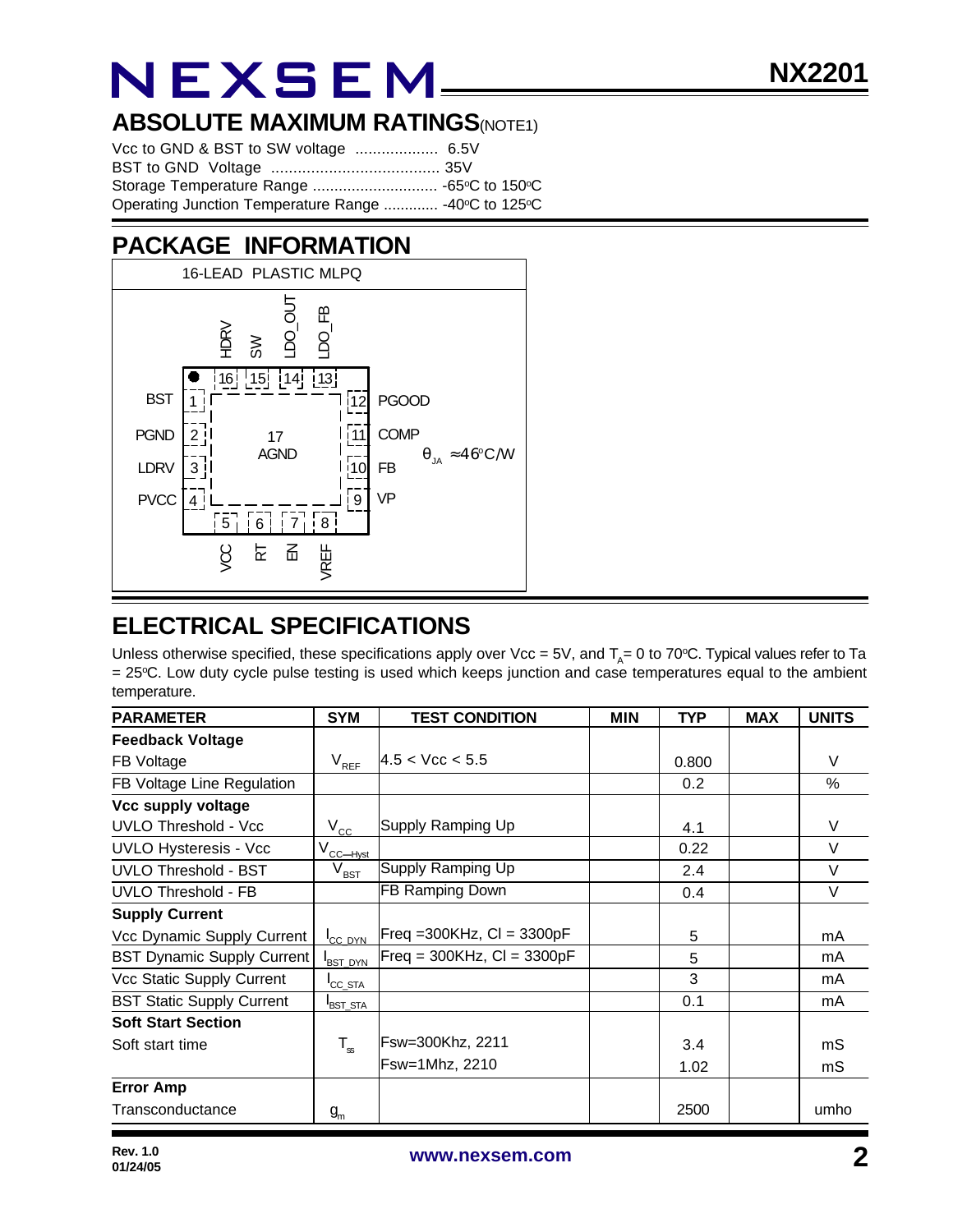### NEXSEM

| <b>PARAMETER</b>           | <b>SYM</b>                               | <b>TEST CONDITION</b> | <b>MIN</b> | <b>TYP</b>              | <b>MAX</b>  | <b>UNITS</b> |
|----------------------------|------------------------------------------|-----------------------|------------|-------------------------|-------------|--------------|
| <b>Oscillator</b>          |                                          |                       |            |                         |             |              |
| Frequency                  | $F_{\rm s}$                              | <b>NX2211</b>         |            | 600                     |             | <b>KHz</b>   |
|                            |                                          | NX2210                |            | 1000                    |             | <b>KHz</b>   |
| Ramp Amplitude             | $\overline{V}_{\underline{\text{RAMP}}}$ |                       |            | $\overline{2}$          |             | Vpp          |
| <b>Output Drivers</b>      |                                          |                       |            |                         |             |              |
| HDRV source impedance      |                                          | $I=200mA$             |            | 0.9                     |             | ohm          |
| HDRV sink impedance        |                                          | $I=200mA$             |            | 0.65                    |             | ohm          |
| LDRV source impedance      |                                          | $I=200mA$             |            | 0.9                     |             | ohm          |
| LDRV sink impedance        |                                          | $I=200mA$             |            | 0.5                     |             | ohm          |
| <b>Rise Time</b>           | $\mathsf{T}_{\mathsf{RISE}}$             | $Cloud = 1500pF$      |            | 50                      |             | nS           |
| <b>Fall Time</b>           | $\mathsf{T}_{\mathsf{FALL}}$             | $Cloud = 1500pF$      |            | 50                      |             | nS           |
| Dead Band Time             | $T_{\text{dead}}$                        | LDRV Low to HDRV High |            | 30                      |             | nS           |
| Max Duty Cycle             | $\mathsf{D}_{\!\!{\rm max}}$             | $FB = 0.6V$           |            | 95                      |             | %            |
| Min Duty Cycle             | $D_{\underline{\text{min}}}$             | $FB = 1V$             |            |                         | $\mathbf 0$ | %            |
| <b>EN</b>                  |                                          |                       |            |                         |             |              |
| Enable Threshold Voltage   |                                          | Enable ramp up        |            | 1.6                     |             | V            |
| <b>Enable Hysterises</b>   |                                          |                       |            | 0.1                     |             | $\vee$       |
| <b>Power Good</b>          |                                          |                       |            |                         |             |              |
| Threshold                  |                                          |                       |            | $0.9 \rm{V_{\rm{REF}}}$ |             | V            |
| <b>Hysteresis</b>          |                                          |                       |            | $0.05V_{REF}$           |             | $\vee$       |
| PGood Voltage Low          |                                          |                       |            | 0.2                     |             | V            |
| <b>LDO Controller</b>      |                                          |                       |            |                         |             |              |
| LDO FB voltage             |                                          | LDO OUT=LDO FB        |            | 0.8                     |             | V            |
| <b>LDO FB Bias Current</b> |                                          |                       | $-0.2$     | $\mathbf 0$             | 0.2         | uA           |
| LDO OUT drive Vsat voltage |                                          | $I=10mA$              |            | 0.4                     |             | V            |

NOTE1: Stresses above those listed in "ABSOLUTE MAXIMUM RATINGS", may cause permanent damage to the device. This is a stress only rating and operation of the device at these or any other conditions above those indicated in the operational sections of this specification is not implied.